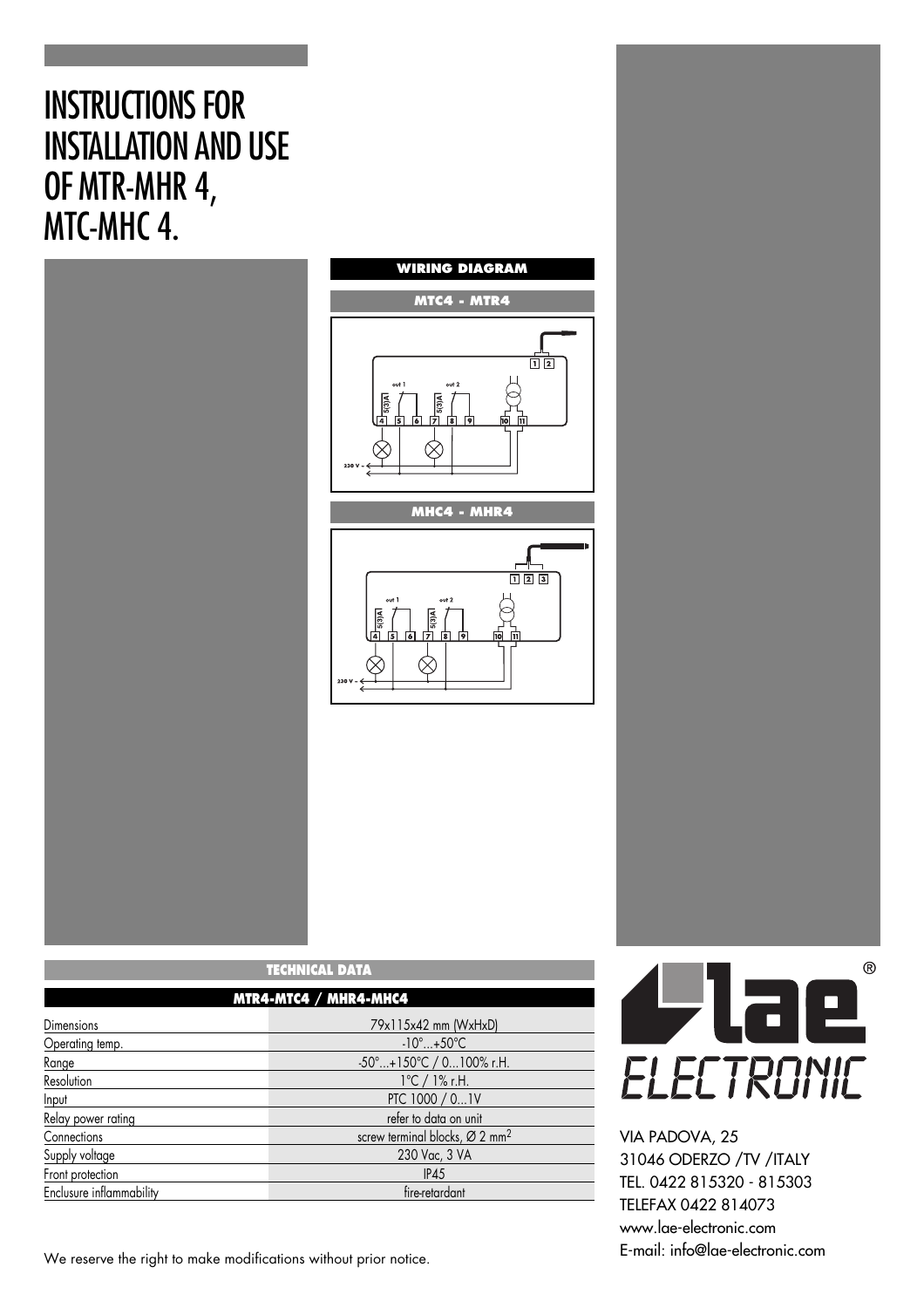#### **1 INTRODUCTION**

This multi-task controller features particular flexibility, making it suitable for various applications. Using the vast set of parameters you can obtain the best control on heating (humidification) or refrigeration (dehumidification) plants or on the combination of both.

To get best performance, before installing and using it, read this instruction sheet carefully.

1 a Two outputs are available which are controlled by a microprocessor according to the pre-selected functioning mode and the relative parameters programmed in SETUP.

The four functioning modes are:

**MODE tv^ (MTR/MHR)**: one output refrigeration (dehumidification) controller allowing programming of the switch Off (L1) and the switch On (L2) temperature.

**MODE tHS (MTR/MHR)**: one output controller allowing programming of the switch Off value (L1) and of the hysteresis (HY1).

**MODE t2L (MTC/MHC../3)**: two output controller allowing programming of the main (L1) and of the auxiliary limit (L2).

**MODE t2S (MTC/MHC../4)**: two output controller allowing programming of the main limit (L1) and of the relative gap (dt).

**1b** The display, during the basic functioning shows the variable measured by the probe but, when programming, is used to indicate the values chosen for the control parameters and their respective symbols, useful to simplify understanding.

The parameters are shown and set by using the four keys on front.

### **2 INSTALLATION**

**2a** To secure the instrument to the wall, remove the locking screw and rotate the cover from the bottom upwards. In this way you have access to the 4 fastening holes located on the angles of the enclosure.

**2b** For proper functioning the instrument needs an ambient temperature between -10°...+50°C and 15%...80% relative Humidity. To improve protection of the probe against electro-magnetic interference, which might compromise its function, place its cable and the controller away from power lines.

**CAUTION:** the internal parts of the instrument, when it's connected to the mains, are subjected to high voltage. *Contact with them may be fatal to the operator to the instrument.*

**2c** Outputs, power supply and probe must be connected strictly following the diagram indicated on the internal label. The probe screen must not be connected to any other leads. As to the maximum load that can be controlled by the output and supply voltage, refer to the maximum value on the label.

**2d** Should the instrument be recalibrated, in consequence of probe replacement or considerable cable lengthening, then proceed as follows: use an accurate thermometer, make sure that the two probes are at the same temperature, immersing them in a liquid if necessary. By means of a screwdriver turn the trimmer located near the transformer. In case of humidity probe replacement, *MHR/MHC* does not need any recalibration. If it's necessary to recalibrate the humidity probe, then

consult relevant instruction sheet. *CAUTION!: • If the relays switch large loads frequently, we suggest you contact us to obtain information about the relay*

*contact life. • Where delicate or valuable products have to be maintained in special conditions, the same instrument should not be used for both control and limit functions. In such cases a separate instrument for each function is recommended.*

#### **3 FUNCTIONING DESCRIPTION**

In the following description reference is made to HEATING (HUMIDIFICATION) or REFRIGERATION (DEHUMIDIFICATION) control to express a different way of controlling the outputs.

In both cases the set point is the On to Off switch point but, in refrigeration (dehumidification) control, values lower than this will confirm the Off status, while in heating (humidification) control they will cause the output to switch On.

3a Keys a and  $\Theta$ . After having displayed the parameter to be changed with key ① or ② ④, press key  $\triangle$  briefly to increase the value by one unit or key  $\Theta$  to decrease it. Keeping it pressed results in a progressively faster variation. The minimum and maximum programmable limits are selected in SETUP; to modify them proceed as per **4a** and subsequent.

**3b** Key . By pressing it during the basic functioning, "L1" is displayed for 2 sec., followed by the pre-programmed value. L1 is the limit which, once reached by the input, causes the output RL1 to switch from On to Off.

Key  $\mathbf I$ , if pressed when programming a parameter, allows its immediate storage with subsequent controller switchover to control function. The same sequence takes place automatically if no key is pressed within 6 sec.

**3c** Key @ @. It allows to display the second control parameter which, according to the functioning mode, is:

**MODE tv^**: "L2" appears on display followed by RL1 output switch On temperature. Since this mode is dedicated to refrigeration (dehumidification), the minimum programmable value will always be higher than limit L1.

Ex.: L1= -05° C; L2= -03° C

**MODE tHS**: "HY1" appears on display followed by the switching hysteresis, positive for refrigeration (dehumidification) control, negative for heating (humidification). The hysteresis represents the difference between the switch On and the switch Off value.

Ex.: L1= +25°C; HY1= -03°K

If programmed in this way, RL1 will carry out heating control; it will switch Off at a temperature of +25°C and switch On at +22°C.

**MODE t2L**: "L2" appears on display followed by the On-Off threshold of RL2 output. Since L2 is the auxiliary set point, its programmable limits are conditioned by the value programmed for L1 and the respective control actions.

This bond is useful to avoid control zone overlap. In other words, assuming that RL1 has been programmed for heating (humidification) control (neg. HY1) and RL2 for refrigeration (dehumidification) (pos. HY2), L2 will have a minimum programmable limit equal to L1 value. By inverting the respective signs of hysteresis HY1 and HY2, L1 will be considered the maximum value which can be programmed for L2.

Ex.: L1= +18°C; HY1= -02° K; L2= +20°C;  $HY2= +03^{\circ} K$ 

With these parameters RL1 will be switched Off at +18°C and switched On again at +16°C; RL2 will be Off at +20°C and On at +23°C. L2 minimum programmable value will be +18°C, equal to L1.

**MODE t2S**: "dt" appears on display followed by the difference between the On-Off switch point of RL2 and RL1 output. Since this is a relative gap, RL2 will change its switch point as a result of the variations of L1.

This functioning mode is the best solution for "neutral zone", two step control or if you have to set an alarm threshold above or below set point.

Ex.:  $L1 = -15^{\circ}C$ ;  $HY1 = +02^{\circ} K$ ;  $dt = +05^{\circ} K$ ;

 $HY2 = +01° K$ 

If programmed in this way, RL1 will be switched Off at -15°C and switched On at -13°C. If temperature risesto -09°C (L1+dt+HY2) RL2 will be also switched On and switched Off at -10°C.

**3d** RL1 and RL2 On status is displayed by the lighting up of respectively the 1st and 2nd Led, located on the upper part of display.

As a result of probe failure, its connection breakdown or overrange, PFA is displayed and RL1 and RL2 outputs will permanently operate as programmed in SETUP.

## **4 SETUP**

*MTC/MHC* configuration is made in SETUP through programming of the functioning modes and of the control parameters. Access to configuration is possible through a sequence of operations preventing accidental activation.

**4a** Press key <sup>a</sup> and <sup>□</sup> and, by keeping them pressed, push RESET key shortly. RESET key is located on the upper-left side inside the instrument on the bottom board. "PAr" is displayed; if only the present control parameters must be changed then press key **a** and proceed as described in **4b**.

To change tunctioning modes press  $\boxtimes$ . "tyP" appears; by pressing key  $\textcolor{blue}{\bullet}$  the present functioning mode is displayed. By means of key  $\Theta$  skip through the various modes until the desired one is achieved, then confirm it by pressing  $\mathbb{D}$ .

**4b** The number of the parameters requested in SETUP varies according to the programmed functioning mode; to skip through the whole set press key ® repeatedly. Parameter change is achieved by pressing key  $\mathbin{\vartriangle}$  and  $\mathbin{\vartriangle}$  ; storage occurs with . It's also possible to select a specific parameter and change its value by following the diagram attached.

**4c** Parameter description:

**uSP**: L1 and L2 minimum set point limit (-50°...+150°); (0...100%).

**^SP**: maximum set point limit (uSP...+150°); (uSP...100%).

**rt1**: minimum Off time for RL1. It determines the minimum Off time between the switch Off and the switch On of RL1, regardless of the input values (0...10 minutes).

**PF1**: permanent status programmed for RL1 output in case of probe failure (On...Off).

ADJ: offset which, added to the value read by the input, allows to alter the read out  $(-20...+20)$ .

HY1 (tHS, t2L, t2S): in mode tHS it determines the RL1 Off-On switching hysteresis programmable range; in mode t2L and t2S it represents the hysteresis value. With the sign + or - you select the control carried out by RL1: refrigeration (dehumidification) with positive sign, heating (humidification) with negative sign (-25...+25).

**HY2 (t2L and t2S)**: RL2 Off-On switching hysteresis. Also in this case the sign determines the control, positive for refrigeration (dehumidification), negative for heating (humidification) (-25...+25).

**rt2 (t2L and t2S)**: minimum Off time for RL2. It determines the minimum Off time between the switch Off and the switch On of RL2, regardless of the input values (0...10 minutes).

**PF2 (t2L and t2S)**: permanent status programmed for RL2 output in case of probe failure (On...Off).

**^dt (t2S)**: dt maximum limit; the parameter has always the same sign as HY2  $(-25..+25)$ .

After programming, press RESET key briefly. The new configuration will be operative immediately.

#### *ATTENTION: when programming the hysteresis HY1/HY2, please consider the number of switchings that can be performed by the relay, and if necessary adjust the rest time rt1/rt2 to limit the switching frequency.*

#### **WARRANTY**

LAE electronic Srl warrant that their products are free of any defects in workmanship and materials for a period of 1 (one) year from date of production shown on the enclosure. LAE electronic Srl shall only repair or replace those products of which defects are due to LAE electronic Srl and recognised by their technicians. LAE electronic Srl are not liable for damages resulting from malfunctions of the products. Defects due to exceptional operating conditions, misapplication and/or tampering will void the warranty.

All transport charges for returning the product to the manufacturer, after prior authorisation by LAE electronic Srl, and for the return to the purchaser are always for the account of the purchaser.